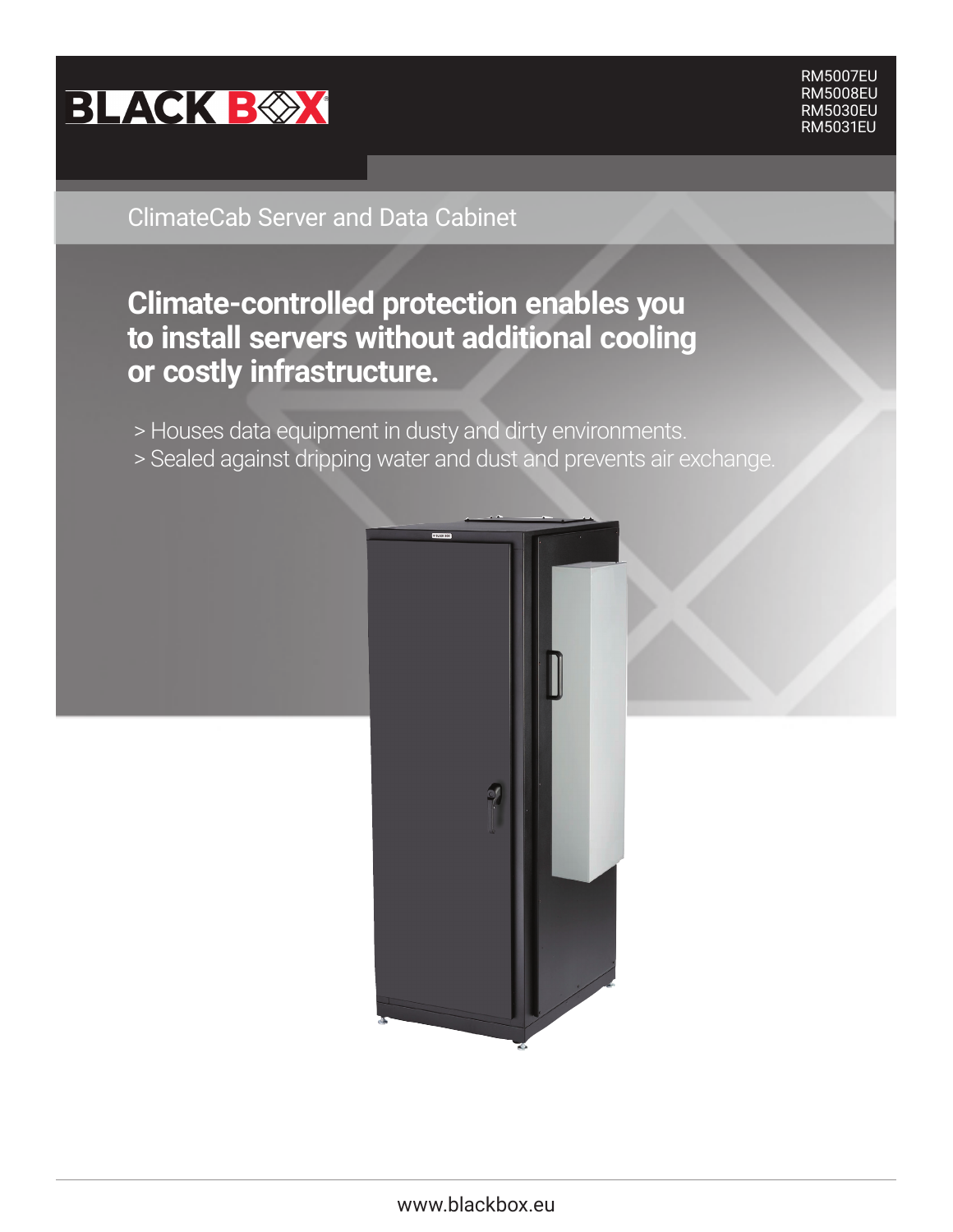## Trademarks Used in this Manual

Black Box and the Double Diamond logo are registered trademarks, and ClimateCab is a trademark, of BB Technologies, Inc. Any other trademarks mentioned in this manual are acknowledged to be the property of the trademark owners.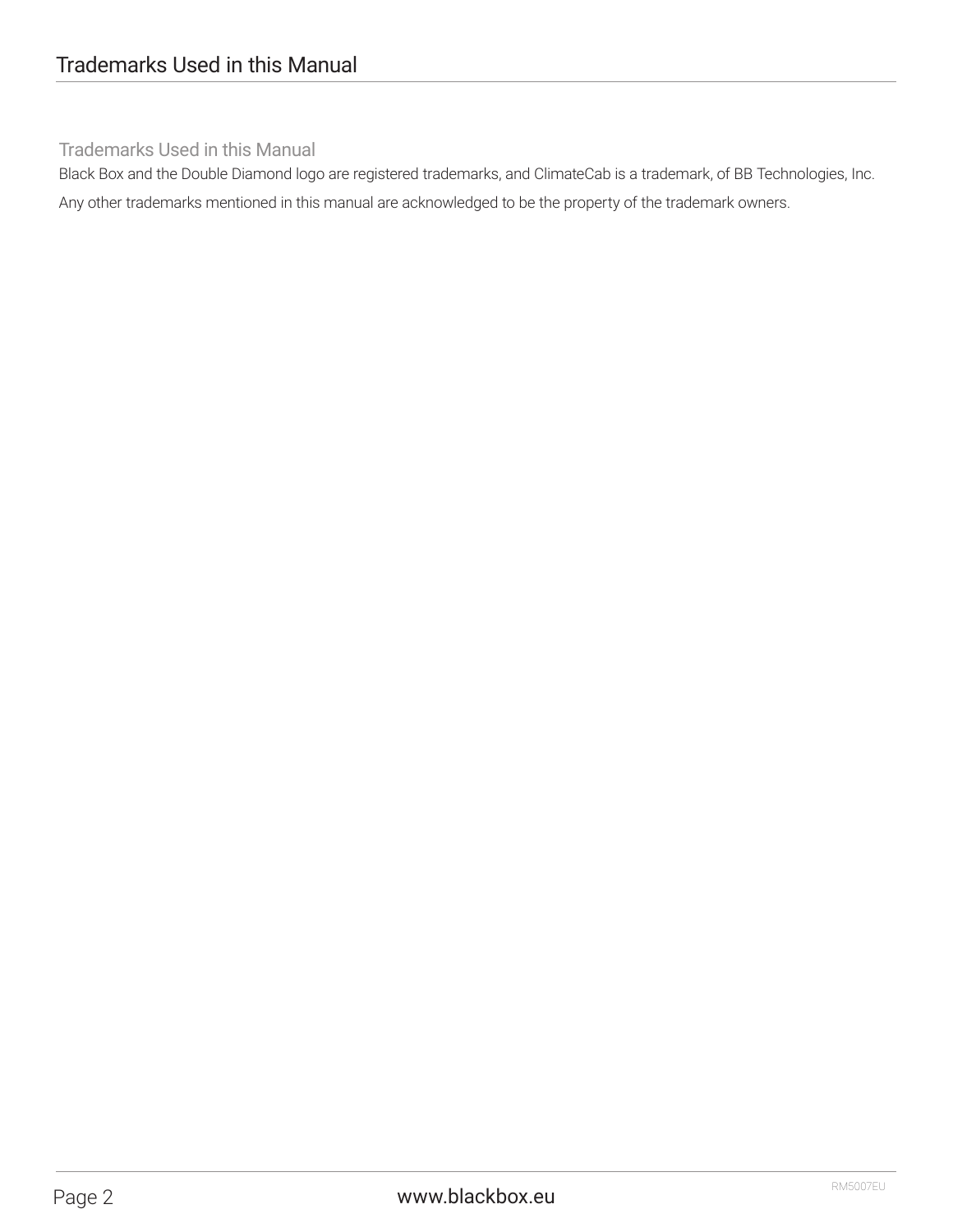## **Table of Contents**

|                  | <b>Specifications</b> |  |  |  |  |  |
|------------------|-----------------------|--|--|--|--|--|
| 2.               |                       |  |  |  |  |  |
|                  |                       |  |  |  |  |  |
|                  |                       |  |  |  |  |  |
|                  |                       |  |  |  |  |  |
|                  |                       |  |  |  |  |  |
|                  | 2.5                   |  |  |  |  |  |
| 3.               |                       |  |  |  |  |  |
|                  | 31                    |  |  |  |  |  |
|                  |                       |  |  |  |  |  |
|                  |                       |  |  |  |  |  |
|                  |                       |  |  |  |  |  |
|                  | 3.5                   |  |  |  |  |  |
|                  | 3.6                   |  |  |  |  |  |
| $\overline{4}$ . |                       |  |  |  |  |  |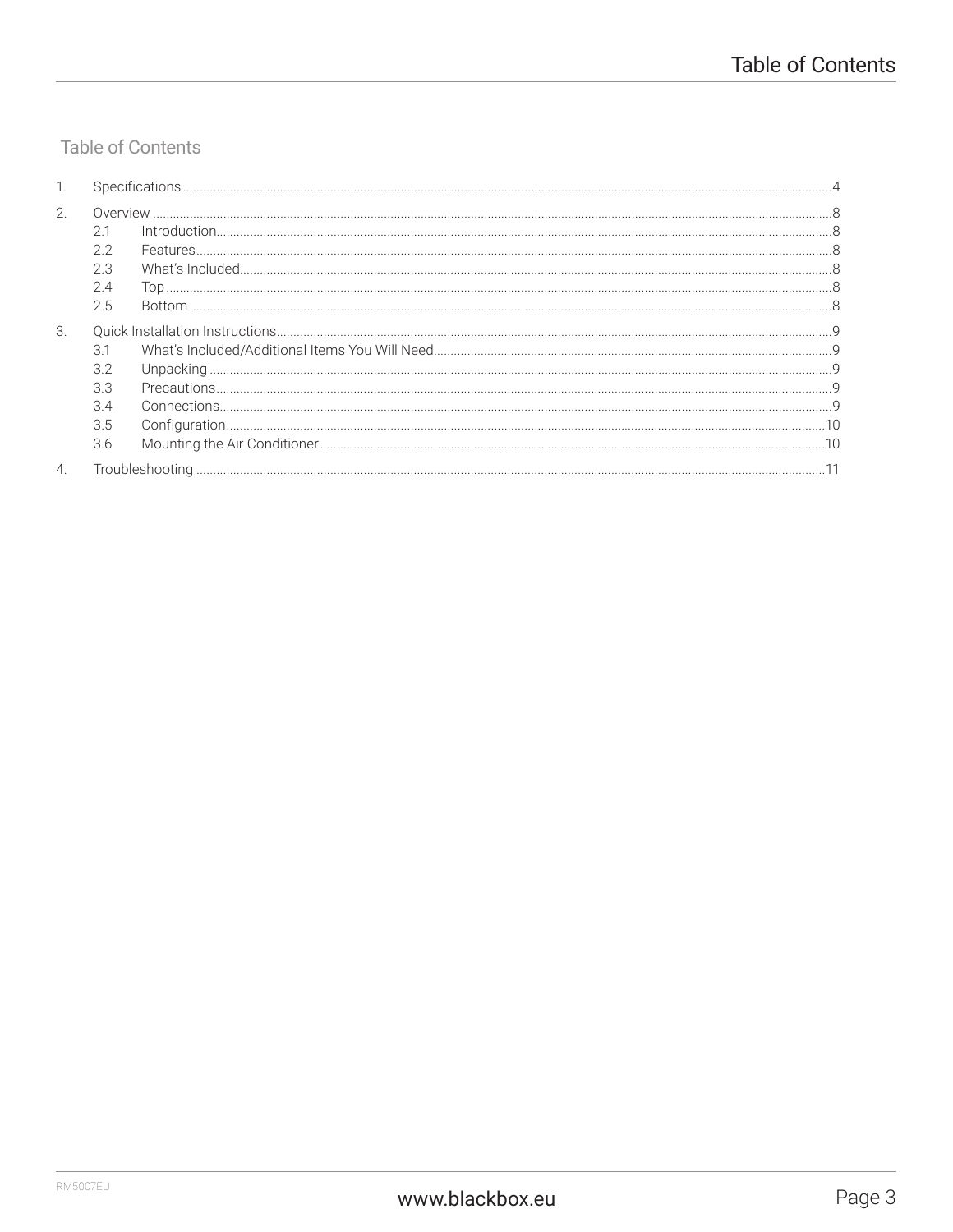## 1. Specifications

Table 1-1 lists specifications for the cabinet shown in Figures 1-1 and 1-2.

| <b>RU</b> | Part Number     | Compatible Air<br>Conditioner | Height*  | Cabinet<br>Width** | Cabinet +<br><b>AC Width</b> | Depth***          | Cabinet + AC<br>Weight | <b>Cooling Capacity</b> |
|-----------|-----------------|-------------------------------|----------|--------------------|------------------------------|-------------------|------------------------|-------------------------|
| 14        | <b>RM5008EU</b> | RMAC870FU                     | 87.7 cm  | 68 cm              | 91.1 cm                      | $80.0 \text{ cm}$ | 159.5 kg               | 2950 BTU (870 W)        |
| 24        | <b>RM5007FU</b> | RMAC950FU-R2                  | 132.1 cm | 76.2 cm            | 101 cm                       | 111.4 cm          | 225 kg                 | 3240 BTU (950 W)        |
| 24        | <b>RM5007FU</b> | RMAC1500FU-R2                 | 132.1 cm | 76.2 cm            | 101 cm                       | 111.4 cm          | 228 kg                 | 5120 BTU (1500 W)       |
| 42        | <b>RM5031FU</b> | RMAC950FU-R2                  | 212.1 cm | 76.2 cm            | $101 \text{ cm}$             | 111.4 cm          | 295 kg                 | 3240 BTU (950 W)        |
| 42        | <b>RM5031FU</b> | RMAC1500FU-R2                 | 212.1 cm | 76.2 cm            | $101 \text{ cm}$             | 111.4 cm          | 298 kg                 | 5120 BTU (1500 W)       |
| 42        | RM5030FU        | RMAC2000FU-R2                 | 212.1 cm | 76.2 cm            | $100.2 \text{ cm}$           | 111.4 cm          | 328 kg                 | 6825 BTU (2000 W)       |

Table 1-1. Cabinet specifications.

#### \*Includes casters

\*\*Does not include removable side panel handle (where handle is included)

\*\*\*Does not include front and rear handles

*NOTE: All cabinets ship with the AC panel on the right side and solid panels on the top "squeeze plate opening."*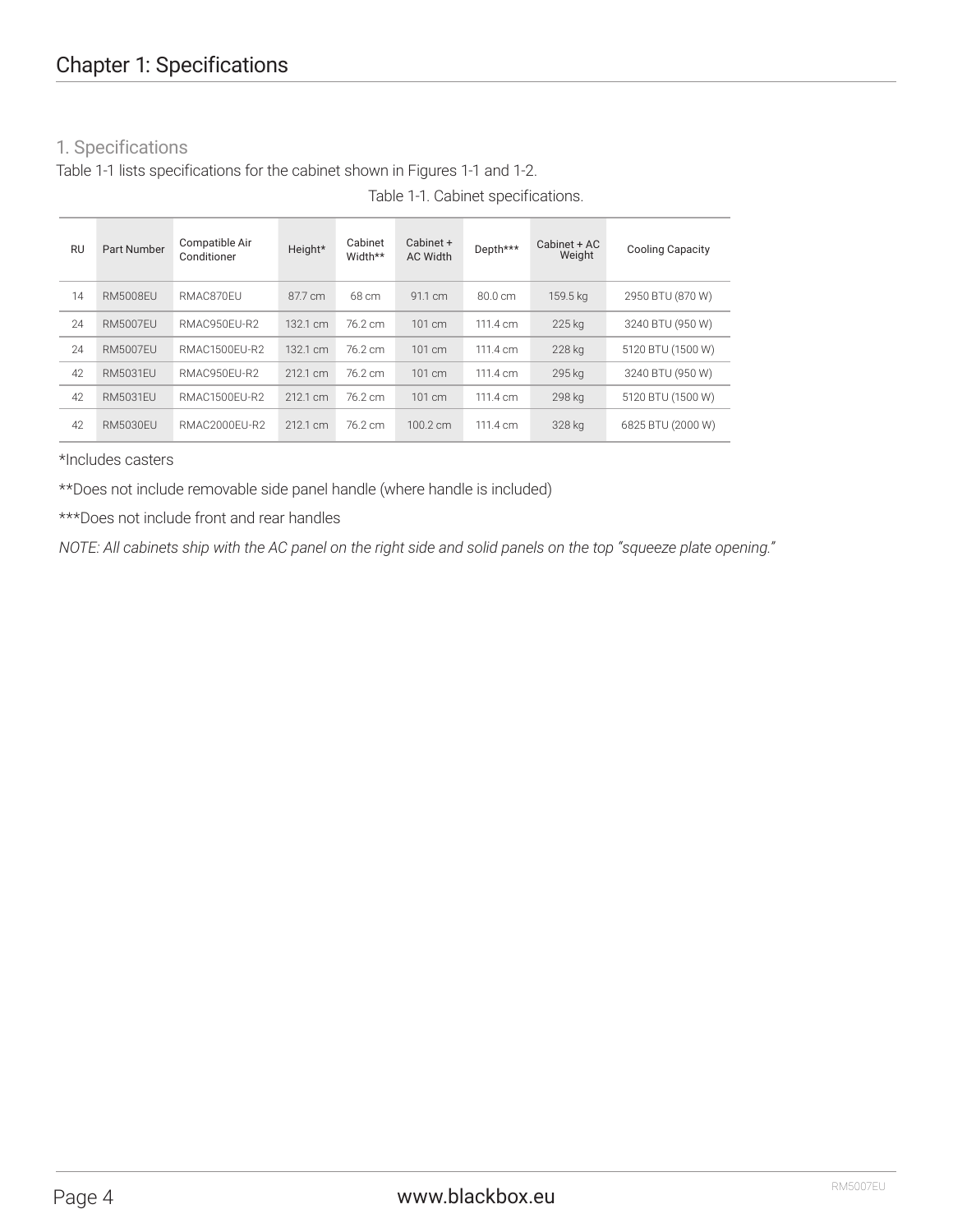42U Cabinets



Figure 1-1. 42U cabinet dimensions.

*NOTE: For cabinet depths, see Table 1-1.*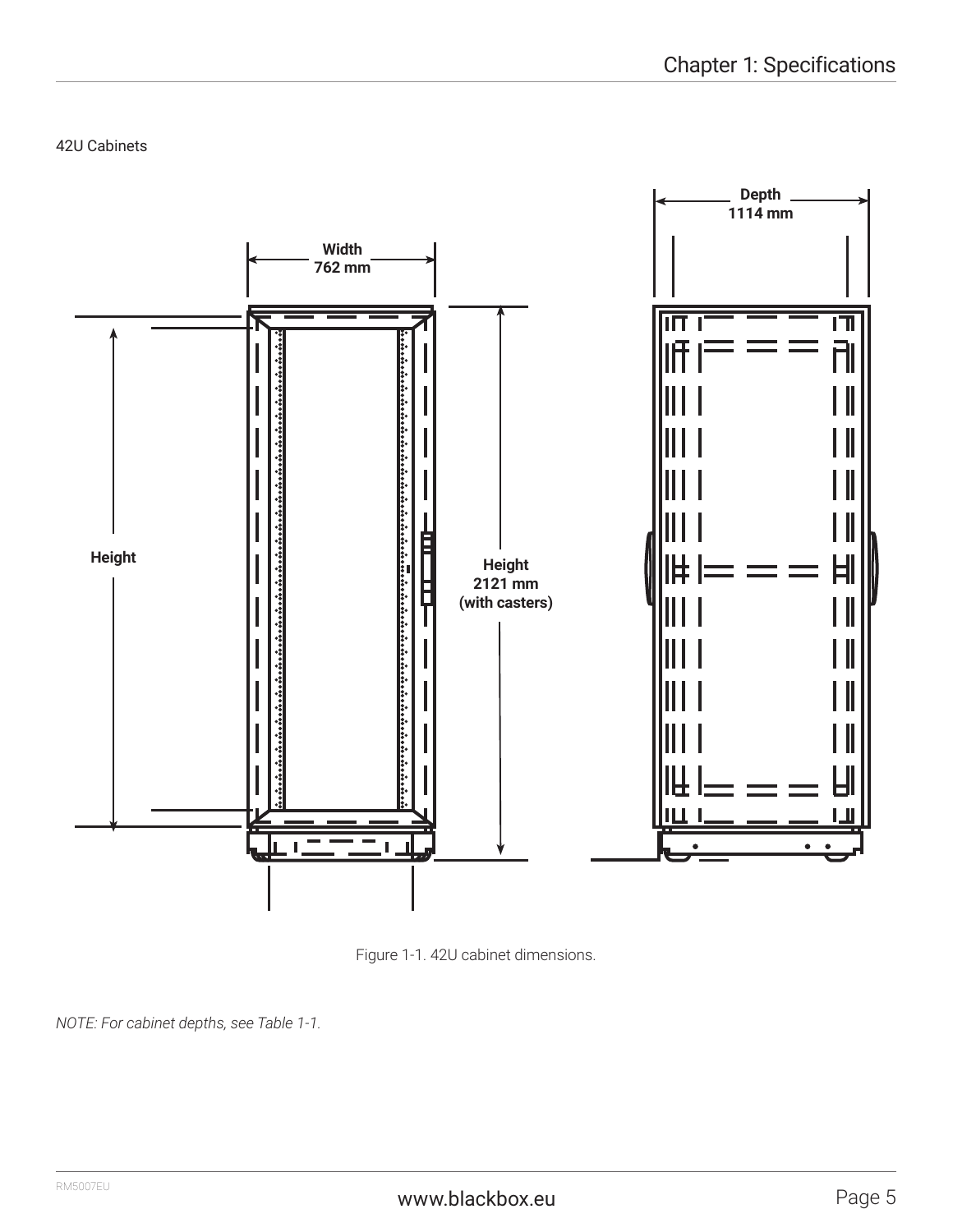24U Cabinets



Figure 1-2. 24U cabinet dimensions.

*NOTE: For cabinet depths, see Table 1-1.*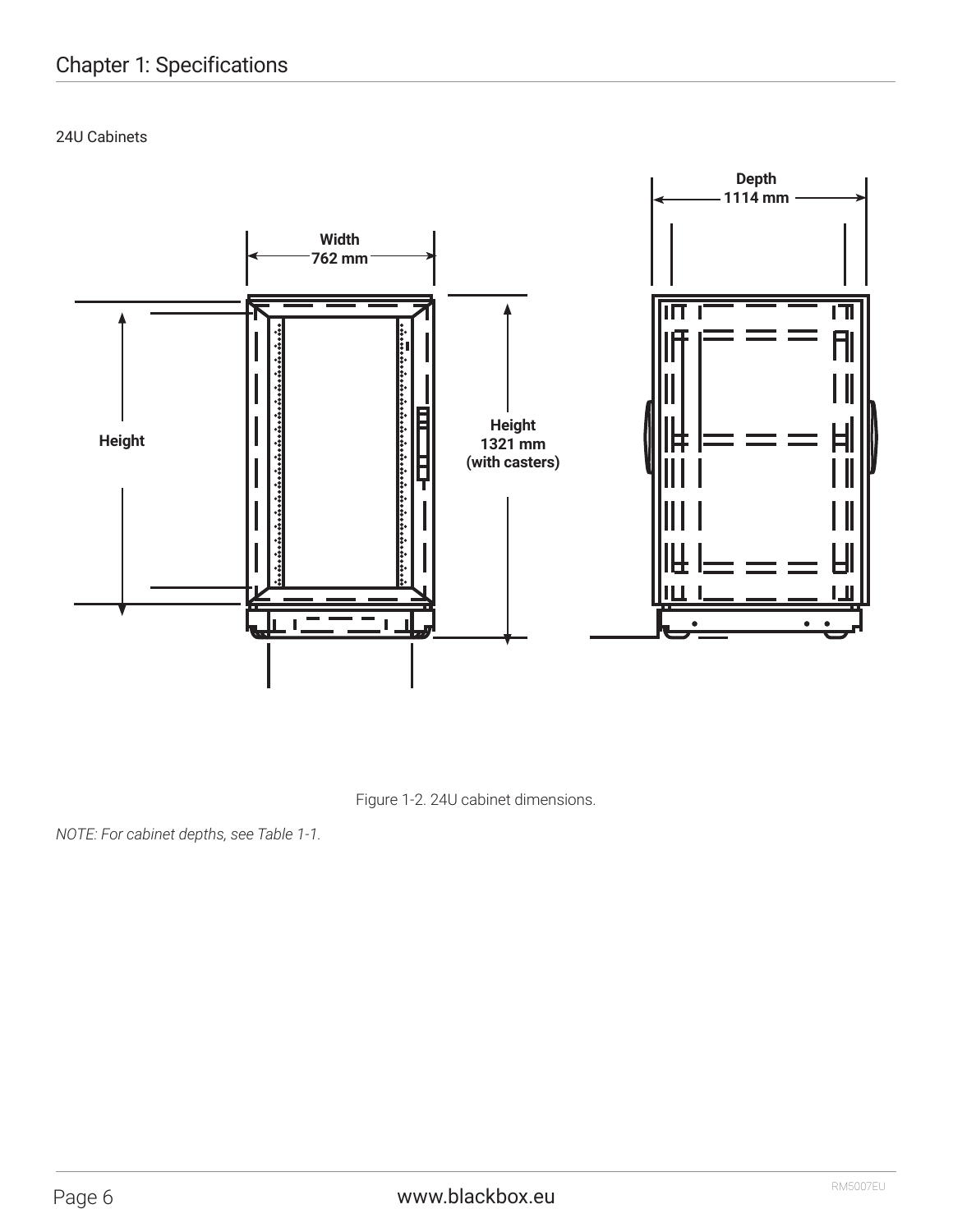14U Cabinets



Figure 1-2. 14U cabinet dimensions.

*NOTE: For cabinet depths, see Table 1-1.*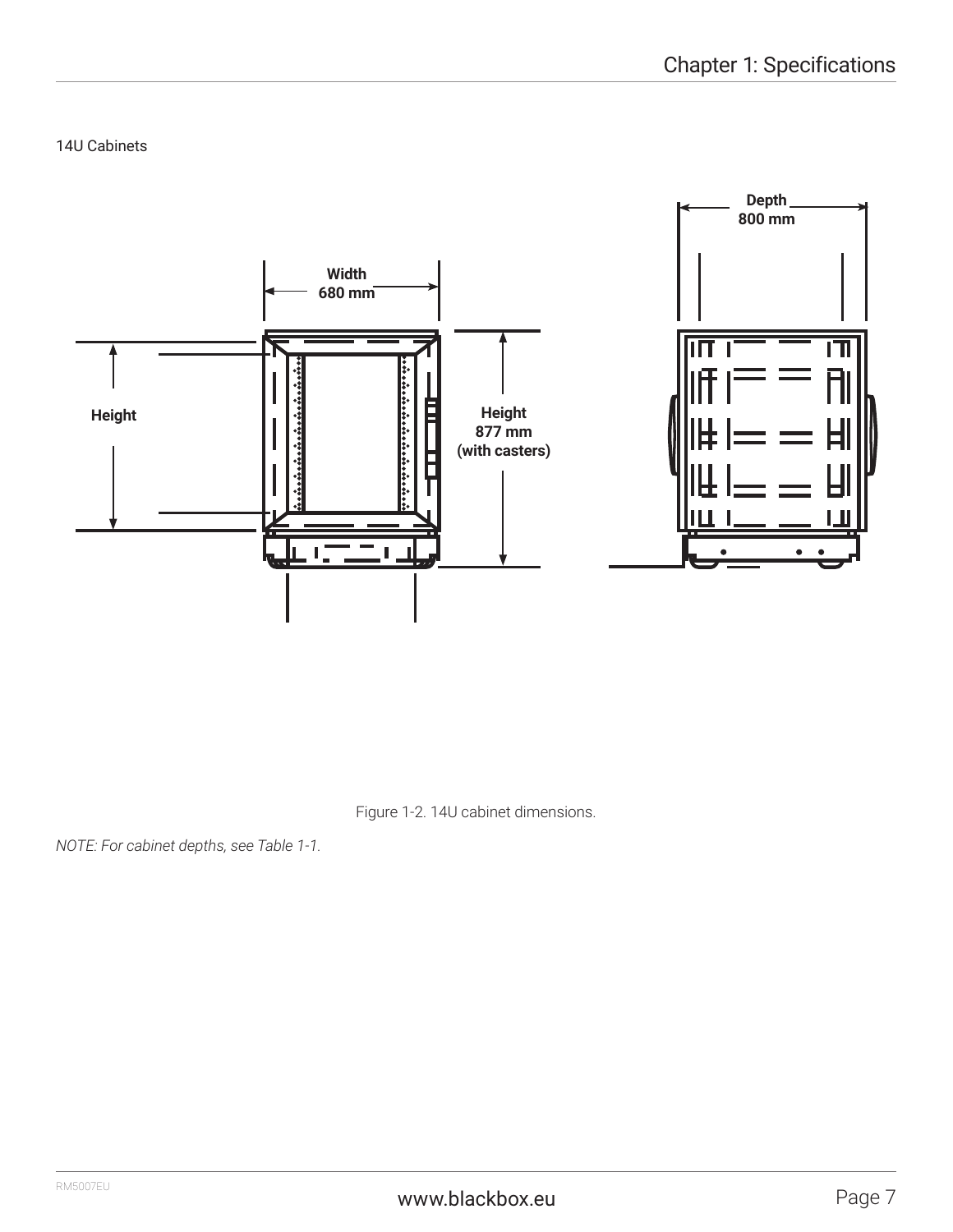### 2. Overview

## 2.1 Introduction

The ClimateCab™ IP52/NEMA12 server and Data Cabinet houses data equipment in dusty and dirty environments. It's sealed against dripping water and dust and prevents air exchange. Use the cabinet to house an protect sensitive electronic equipment in an uncontrolled indoor environment.

2.2 Features

- Three-point handles with provisions for key lock on all doors provide easy but controlled access.
- Fully welded frame safely supports sensitive equipment.
- Fully gasketed to keep contaminants away from equipment, reducing maintenance costs.
- Two sets of 19-inch rack angles support both front and rear of equipment.
- Rack angles are infinitely adjustable from front to rear for positioning flexibility.
- Casters provide easy placement of cabinet.
- Levelers and anti-tip bracket secure cabinet to the floor.

## 2.3 What's Included

Your package should include the following items.

- (1) ClimateCab with leveling legs and casters (installed)
- (1) Hardware pack
- (2) 50-mm all-thread rods (used for side panel installation)
- (2) Handles
- (4) Bolts (for mounting AC side panel handles)
- (50) M6 Cage nuts and screws
- (1) 1.5-m length of grommet trim (used if any of the knockouts are removed)
- This user's manual

For ClimateCab sizes and specifications, see Table 1-1.

2.4 Top

The ClimateCab top has a cable access area with a solid panel in place.

### 2.5 Bottom

Casters and leveling legs are included with your ClimateCab.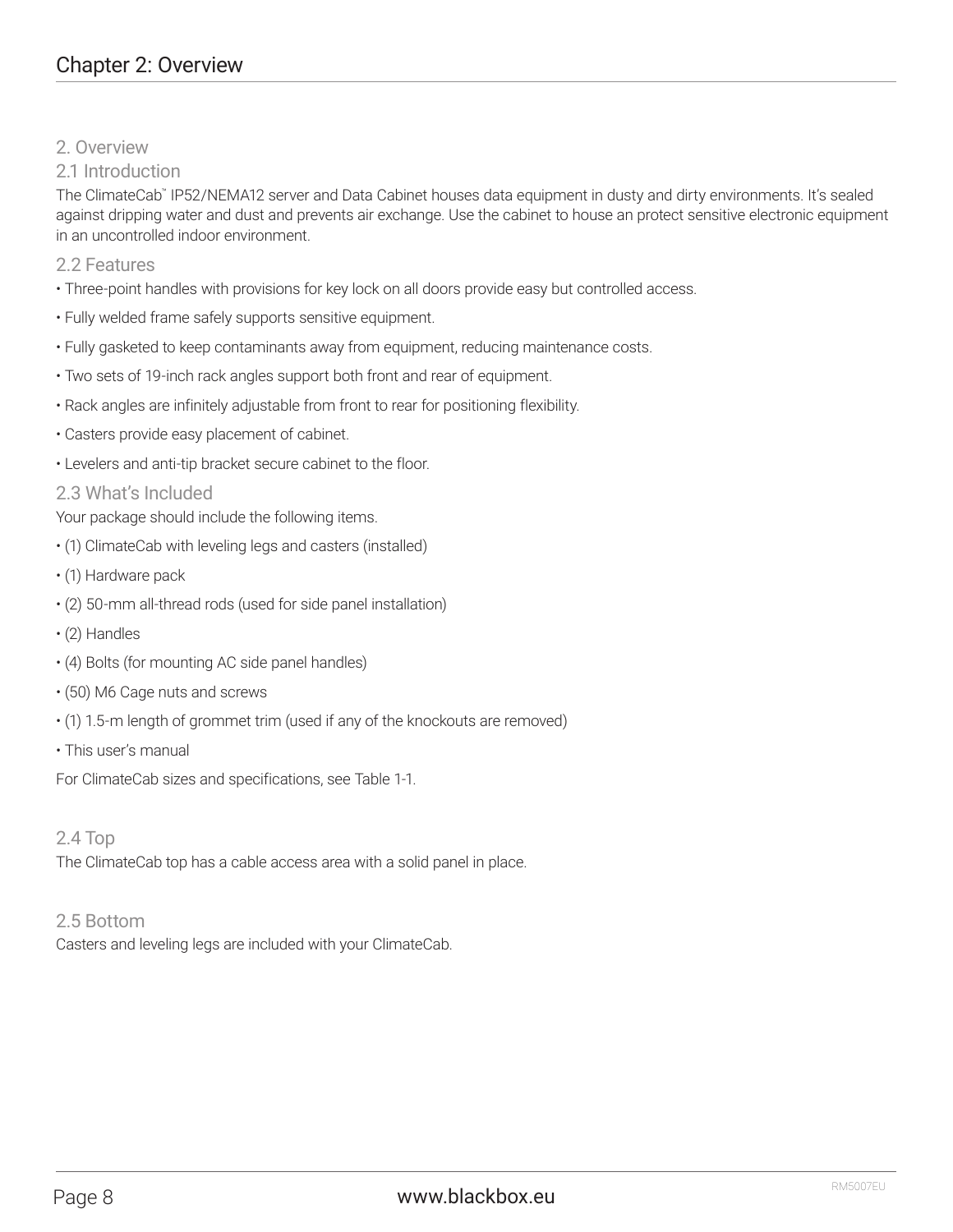## 3. Quick Installation Instructions

3.1 What's Included/Additional Items You Will Need ClimateCabs ship as two separate subsystems:

- The Cabinet
- The Air Conditioning unit

The kits are fully inclusive but to complete the installation you will require:

- A 10-mm spanner
- A small screwdriver
- A qualified electrician
- An assistant to help lift the conditioner into position
- Power cable to reach from the electrical outlet into the cabinet

#### 3.2 Unpacking

Unpack the Air Conditioner and check that you have all the contents.

- Air conditioner.
- (6) mounting bolts
- Rubber sealing strip
- (1) 6-position WAGO sensor connector block
- (1) 3-position WAGO power connector block
- 3.3 Precautions
- The air conditioning unit should be kept upright at all times.
- Refer connection of the electrical supply to a qualified electrician.
- Observe caution when lifting the air conditioner and seek assistance where necessary.

#### 3.4 Connections

#### Power

The WAGO connector can be pre-wired and then pushed into the recess on the inner panel of the air conditioner.

L- Live – Brown Wire

N – Neutral – Blue Wire

PE – Earth – Green / Yellow Wire



Power connector.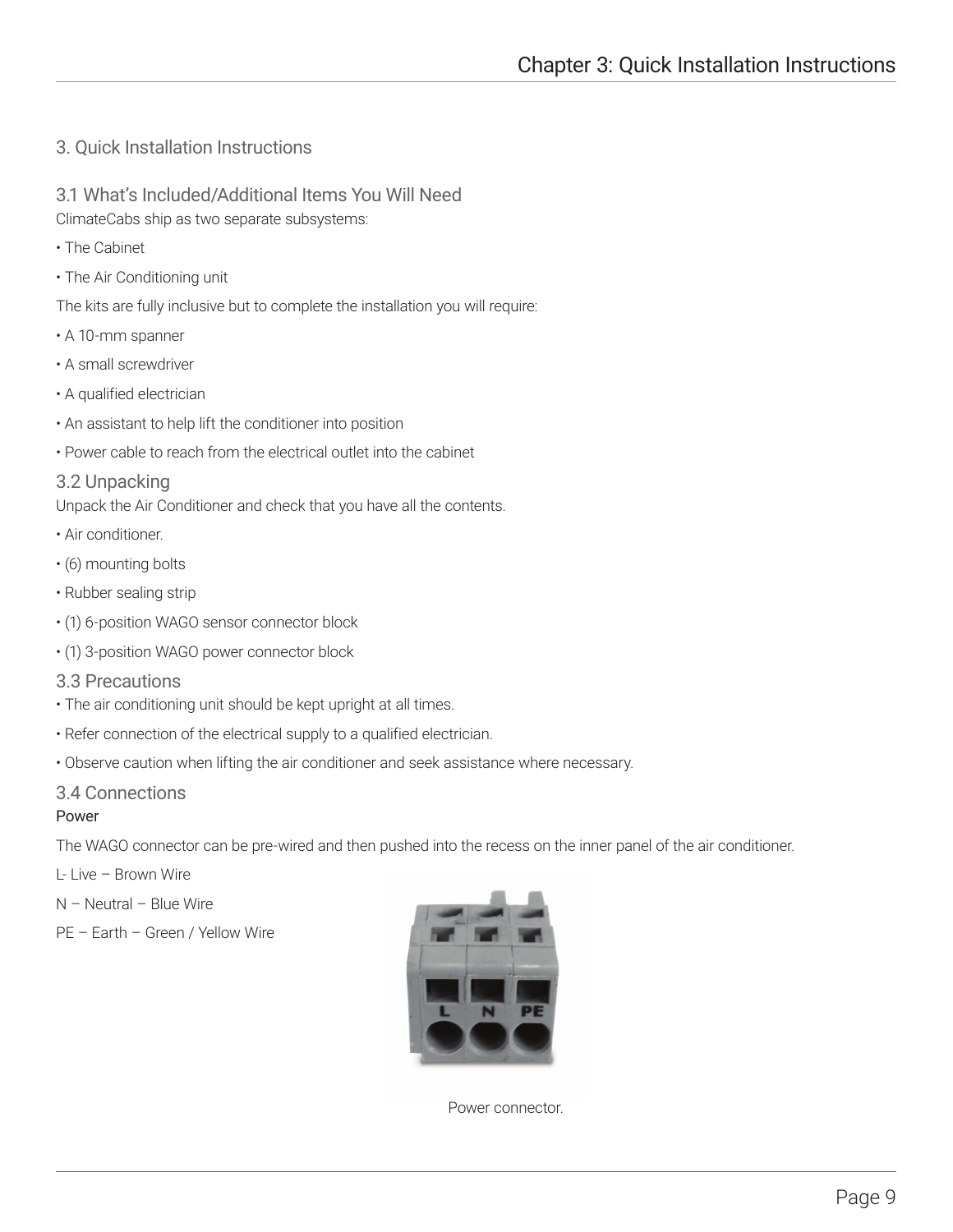#### Control

The air conditioner has a door open sensing feature that should be bridged to enable the air conditioner to operate. Bridge the connection between 3 and 4 on the control connector.



#### Control connector.

Connect wires by pushing them into the round holes while you release the clamp with a small screwdriver.

## 3.5 Configuration

#### **Defaults**

The air conditioner is set to start cooling at 35° C

The air conditioner alarm contacts are activated at 50° C

To change these settings:

- 1. Remove the cover from the inside of the air conditioning unit.
- 2. Locate the switch marked S1.
- 3. Adjust switch settings as appropriate.
- 4. Replace cover.
- 3.6 Mounting the Air Conditioner
- 1. Place the sealing rubber around the aperture(s) on the side of the cabinet.
- 2. Place the thread sections in the two upper locations on the air conditioner.
- 3. Safely lift the air conditioner into position, pushing the threads through the upper holes.
- 4. Place the nuts over the threads, and do up loosely by hand.
- 5. Insert the remaining bolts from the inside of the cabinet through to the air conditioner.
- 6. When satisfied with the position tighten the bolts and nuts.
- 7. Connect the control connector to the air conditioner.
- 8. Connect the power connector to the air conditioner.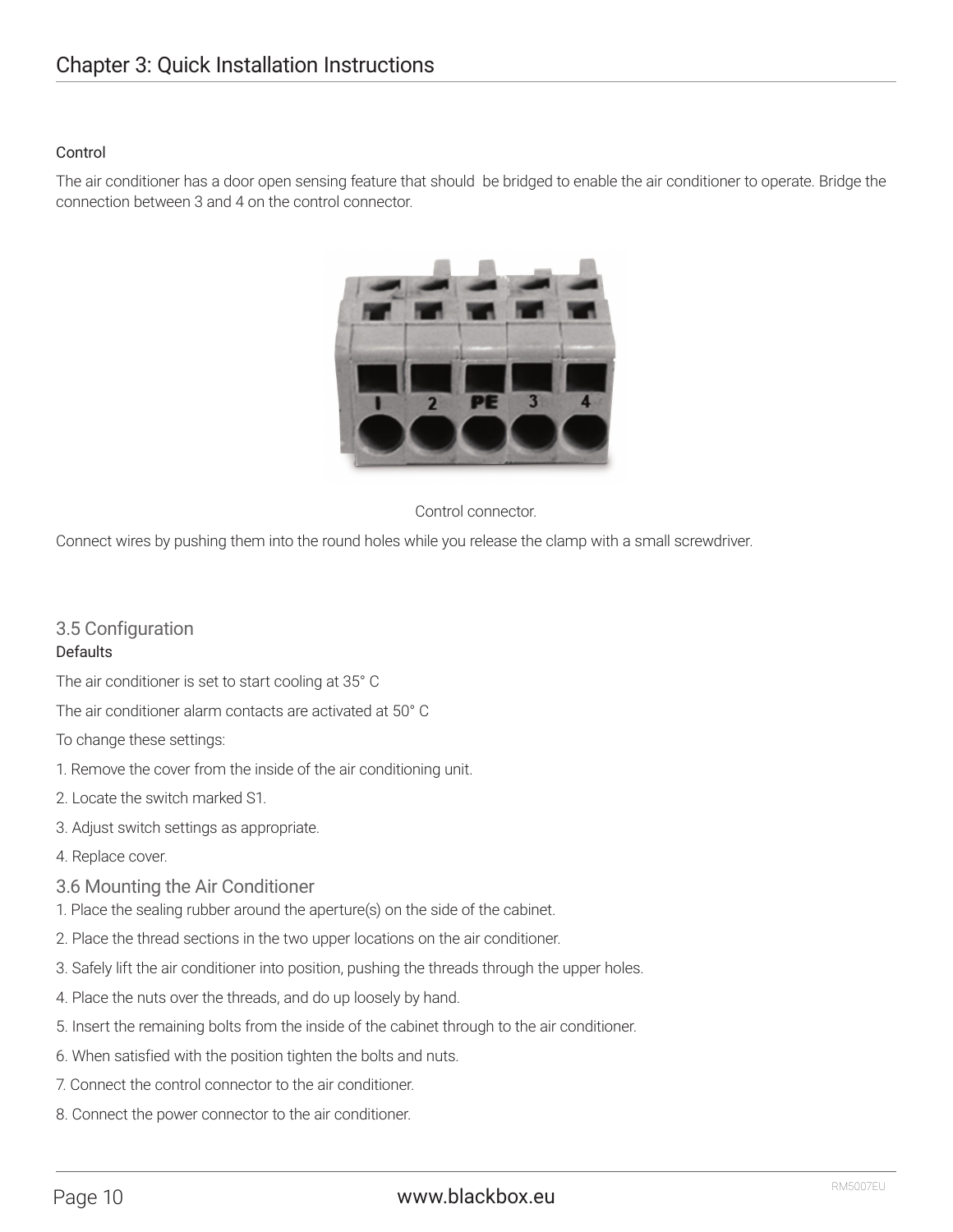## 4. Troubleshooting

Refer to the following chart to diagnose any issues.

Troubleshooting chart

| Pos. | Unit characteristics                                                                                                                                                               | Technical causes                                                                                                                                                                                                                                                    | Fault remedy                                                                                                                                                                                                                                                             |  |  |  |
|------|------------------------------------------------------------------------------------------------------------------------------------------------------------------------------------|---------------------------------------------------------------------------------------------------------------------------------------------------------------------------------------------------------------------------------------------------------------------|--------------------------------------------------------------------------------------------------------------------------------------------------------------------------------------------------------------------------------------------------------------------------|--|--|--|
| 1    | Compressor: OFF<br>Internal fan: OFF<br>External fan: OFF<br>Status LED: OFF<br>Fault signal contact: Open                                                                         | No voltage is supplied to the unit.                                                                                                                                                                                                                                 | Check the backup fuse and/or conect the supply voltage.                                                                                                                                                                                                                  |  |  |  |
| 2    | Compressor: ON<br>Internal fan: ON<br>External fan: ON<br>Status LED: flashing (seq. 3)<br>Fault signal contact: Open                                                              | The unit's test mode is active and<br>is set to the most recent setting<br>after 60 seconds.                                                                                                                                                                        | The unit switches to test mode once after each new connection to the<br>power supply.                                                                                                                                                                                    |  |  |  |
| 3    | Compressor: OFF<br>Internal fan: OFF<br>External fan: OFF<br>Status LED: flashing (seq. 1)<br>Fault signal contact: Closed                                                         | The input for a door limit switch is<br>open because a switch cabinet<br>door is not closed or a bridge is<br>not set.                                                                                                                                              | Insert link, close the door contact switch, or, with an engaged door contact<br>switch, close the door.                                                                                                                                                                  |  |  |  |
| 4    | Compressor: OFF<br>Internal fan: ON<br>External fan: OFF (standard controller);<br>ON: (comfort controller)<br>Status LED: flashing (seq. 2)<br>Fault signal contact: Open         | High pressure pressostat or<br>motor protection switch signals<br>overheating. The compressor<br>switches ON again automatically<br>when the switch cools, with a<br>delay of 30 seconds.                                                                           | Clean filter mat or heat exchanger in the external circulation. Possibly<br>check the power dissipation in the switch cabinet to the installed cooling<br>capacity of the air conditioner.                                                                               |  |  |  |
| 5    | Compressor: OFF<br>Internal fan: OFF<br>External fan: OFF<br>Status LED: flashing (seq. 1)<br>Fault signal contact: Open                                                           | You cannot adjust the unit via the<br>coding switch. Change the unit<br>setting.                                                                                                                                                                                    | Observe the operating instructions and note the coding key of the coding<br>switch.                                                                                                                                                                                      |  |  |  |
| 6    | Compressor: ON<br>Internal fan: ON<br>External fan: ON<br>Status LED: flashing (seq. 1)<br>Fault signal contact: Open                                                              | The upper temperature limit of<br>the switch cabinet has been<br>exceeded.                                                                                                                                                                                          | Clean the filter mat or heat exchanger in the external circulation. Check the<br>power dissipation in the switch cabinet to to the installed cooling capacity<br>of the air conditioner.                                                                                 |  |  |  |
| 7    | Compressor: OFF<br>Internal fan: ON<br>External fan: OFF<br>Status LED: flashing (seq. 1)<br>Fault signal contact: Open                                                            | The lower temperature limit of the<br>switch cabinet has been<br>exceeded.<br><b>or</b><br>The water level in the condensate<br>collection pan is too high (only<br>with optional level monitoring).<br>These faults can only occur with<br>the cabinet controller. | Install a heater or a fan-forced heater if necessary.<br>Check the drain for blockage or fouling. Check that the runoff tube is<br>correctly installed.<br>NOTE: Much condensate is produced if the switch cabinet is poorly sealed<br>or the doors are constantly open. |  |  |  |
| 8    | Compressor: ON<br>Internal fan: ON<br>External fan: ON<br>Status LED: flashing (seq. 2)<br>Fault signal contact: Open                                                              | The temperature sensor is<br>defective or has not been<br>detected.                                                                                                                                                                                                 | Replace the contact sensor or replace the complete electronic control with<br>a fixed-wired temperature sensor. Contact technical support.                                                                                                                               |  |  |  |
| 9    | Compressor: normal control<br>characteristics<br>Internal fan: ON<br>External fan: normal contrl<br>characteristics<br>Status LED: flashing (seq. 1)<br>Fault signal contact: Open | If a short circuit occurs in the<br>switch cabinet, the cabinet will not<br>be cooled.<br>Air conditioning is requested<br>within short cycle times.                                                                                                                | Relocate the power components in the switch cabinet or relocate the<br>cooling unit. Select a top-mounting cooling unit or side-mounting cooling<br>unit as an alternative, depending on the amount of space you have.                                                   |  |  |  |